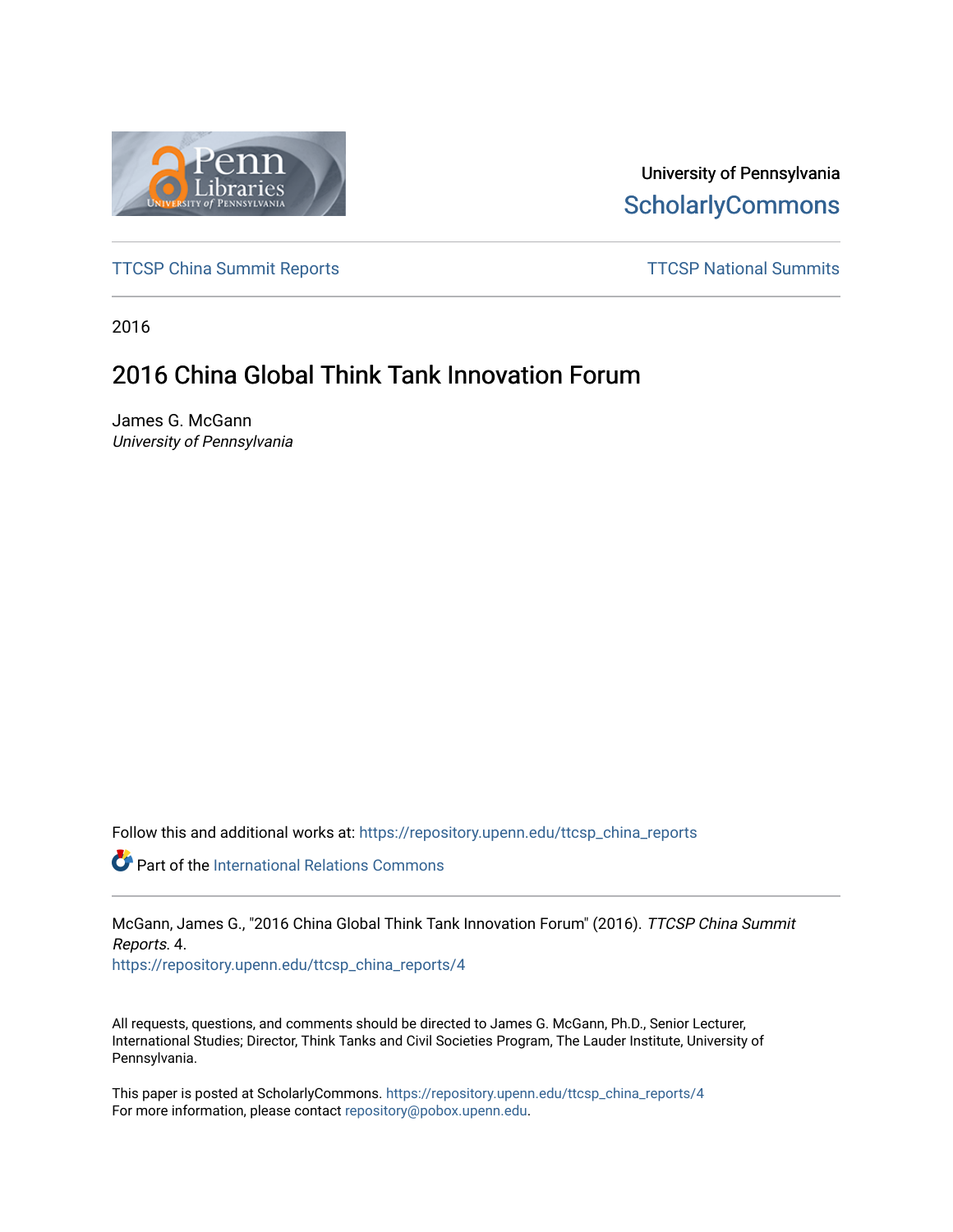#### 2016 China Global Think Tank Innovation Forum

#### **Abstract**

On June 16, 2016, the Center for China and Globalization joined its domestic and international partners to hold the 2016 China Think Tank Innovation Summit to explore new models and development paths of Chinese think tanks in the new era. The summit was jointly hosted by CCG, Think Tank and Civil Society Program (TTCSP) at the University of Pennsylvania, Think Tank Study and Publishing Center at Guangming Daily, and Institute of Development Studies at the Southwestern University of Finance and Economics. It was also supported by Penn Wharton China Center and Think Tank: Theory & Practice Magazine run by Chinese Academy of Sciences.

#### Keywords

Think Tank, Civil Society, NGO, China Think Tank Forum, Lauder Institute, University of Pennsylvania

#### **Disciplines**

International Relations

#### **Comments**

All requests, questions, and comments should be directed to James G. McGann, Ph.D., Senior Lecturer, International Studies; Director, Think Tanks and Civil Societies Program, The Lauder Institute, University of Pennsylvania.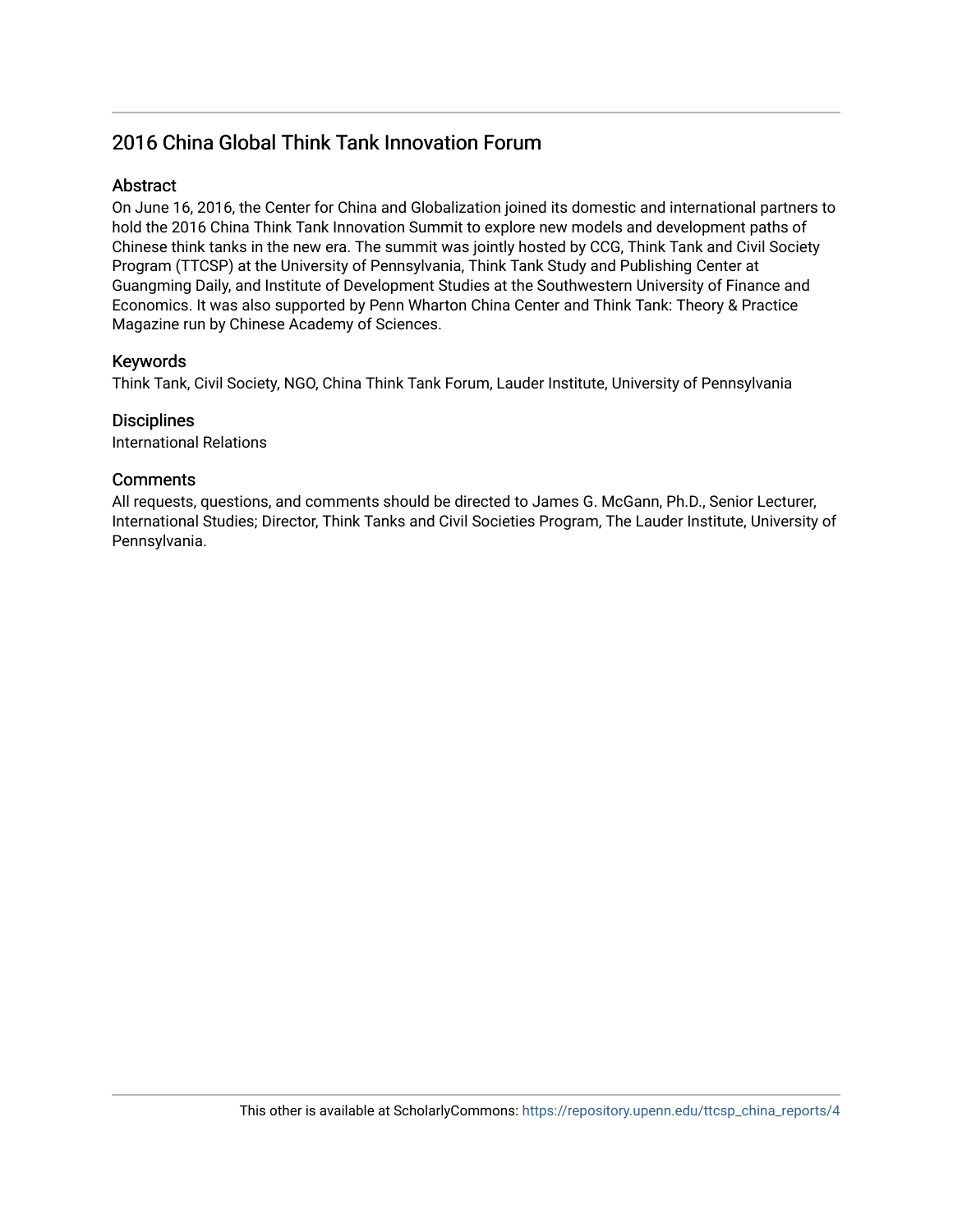**16 JUNE 2016 BEIJING, CHINA** 

# 2016 CHINA GLOBAL THINK TANK **INNOVATION FORUM**







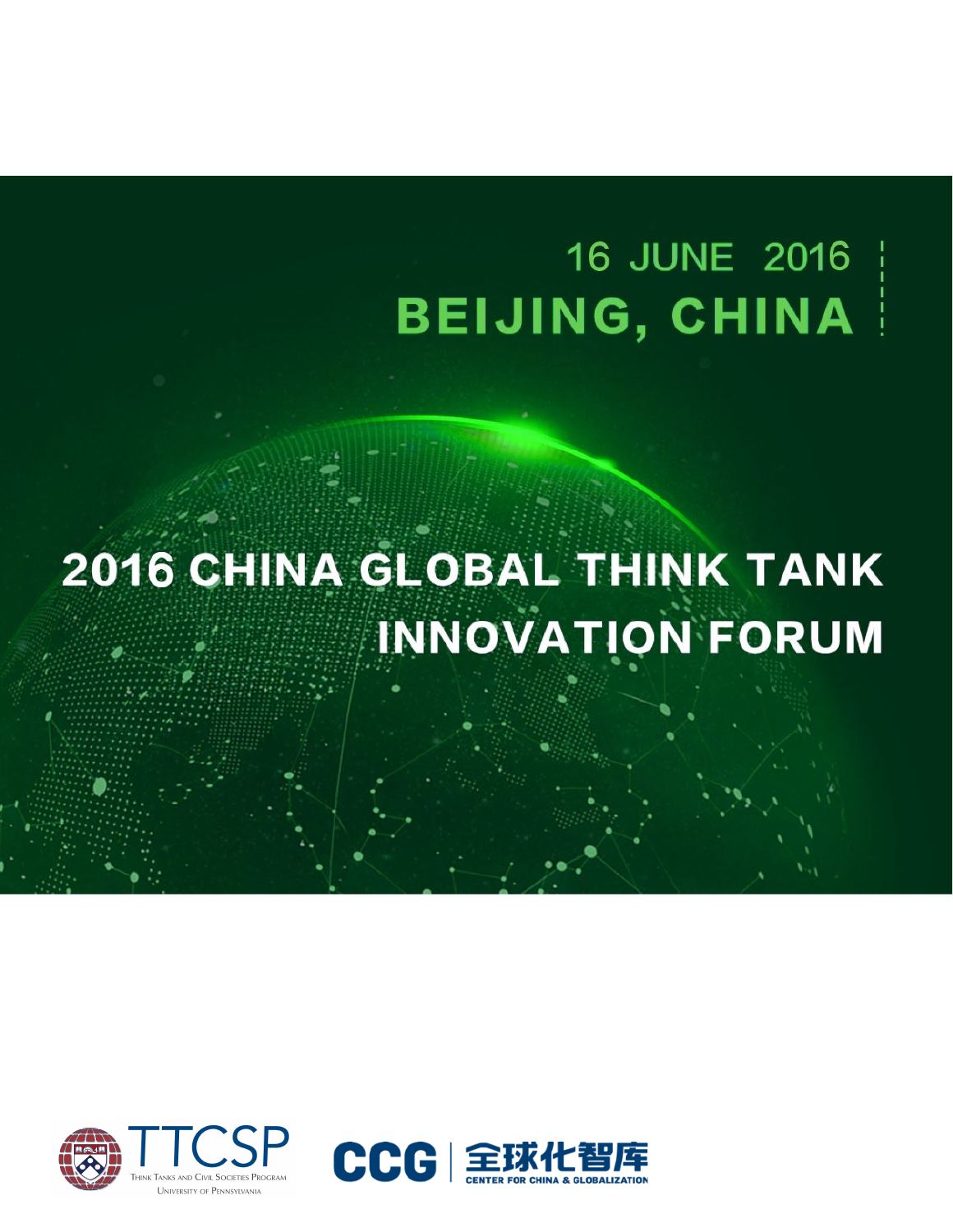## Table of Contents

| Acknowledgments            | $\overline{2}$ |
|----------------------------|----------------|
| Introduction               | $\mathbf{3}$   |
| Format                     | $\mathbf{3}$   |
| Forum Agenda               | $\overline{4}$ |
| Participating Institutions | 6              |
| <b>Summit Partners</b>     | 7              |
| <b>About TTCSP</b>         | 8              |



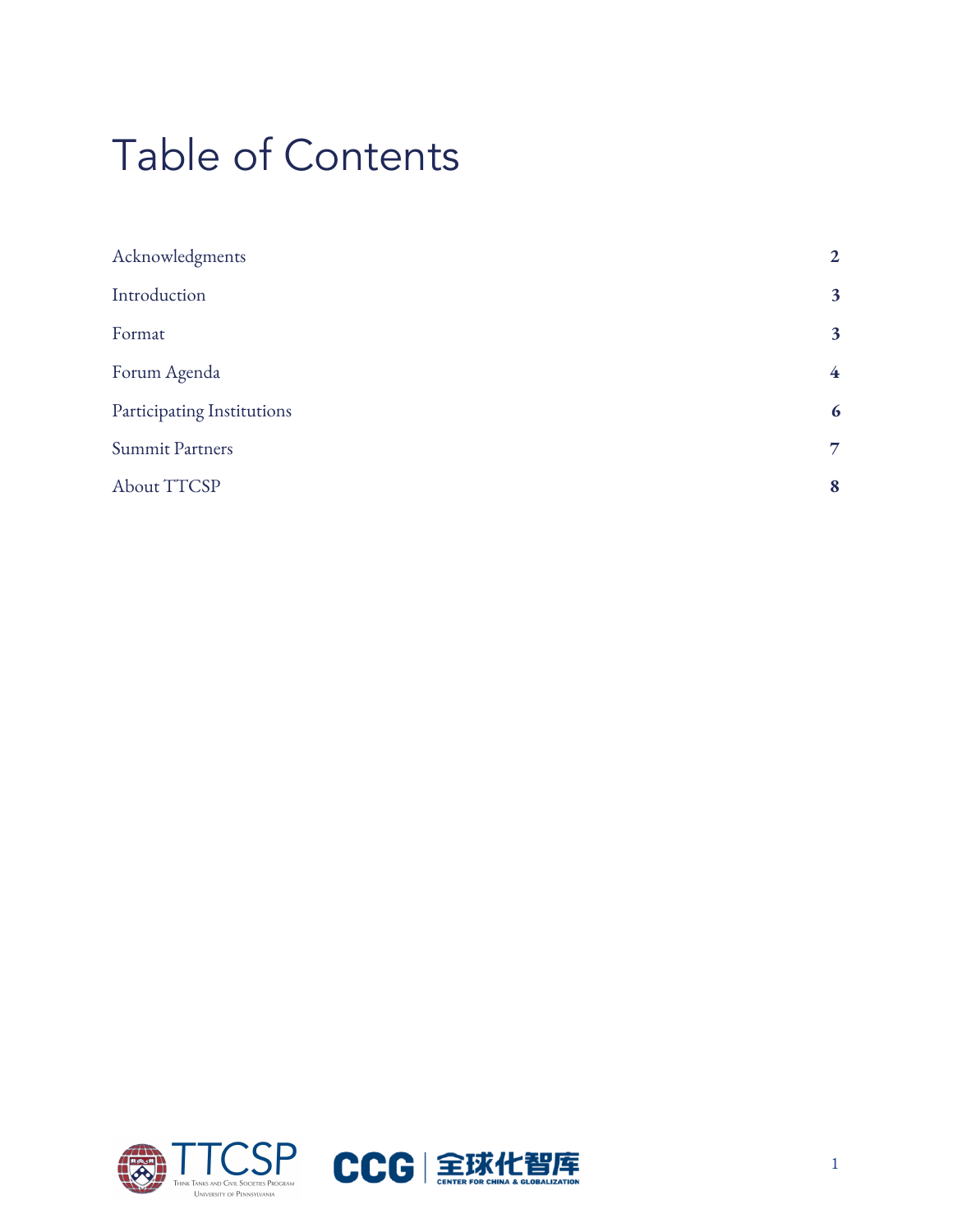### <span id="page-4-0"></span>Acknowledgments

This report was made possible with the support of the **Center for China and Globalization**. Weare grateful to them and to all our funders, who make it possible for the Think Tanksand Civil Societies Program to advance its mission.



Additional thanks to the China Team at the Think Tanksand Civil Societies Program. The views expressed are those of James G. McGann and should not be attributed to the Think Tanks and Civil Societies Program, the Lauder Institute at the University of Pennsylvania, or its funders. Funders do not determine research findings or the insights and recommendations of the Think Tanks and Civil Societies Program.



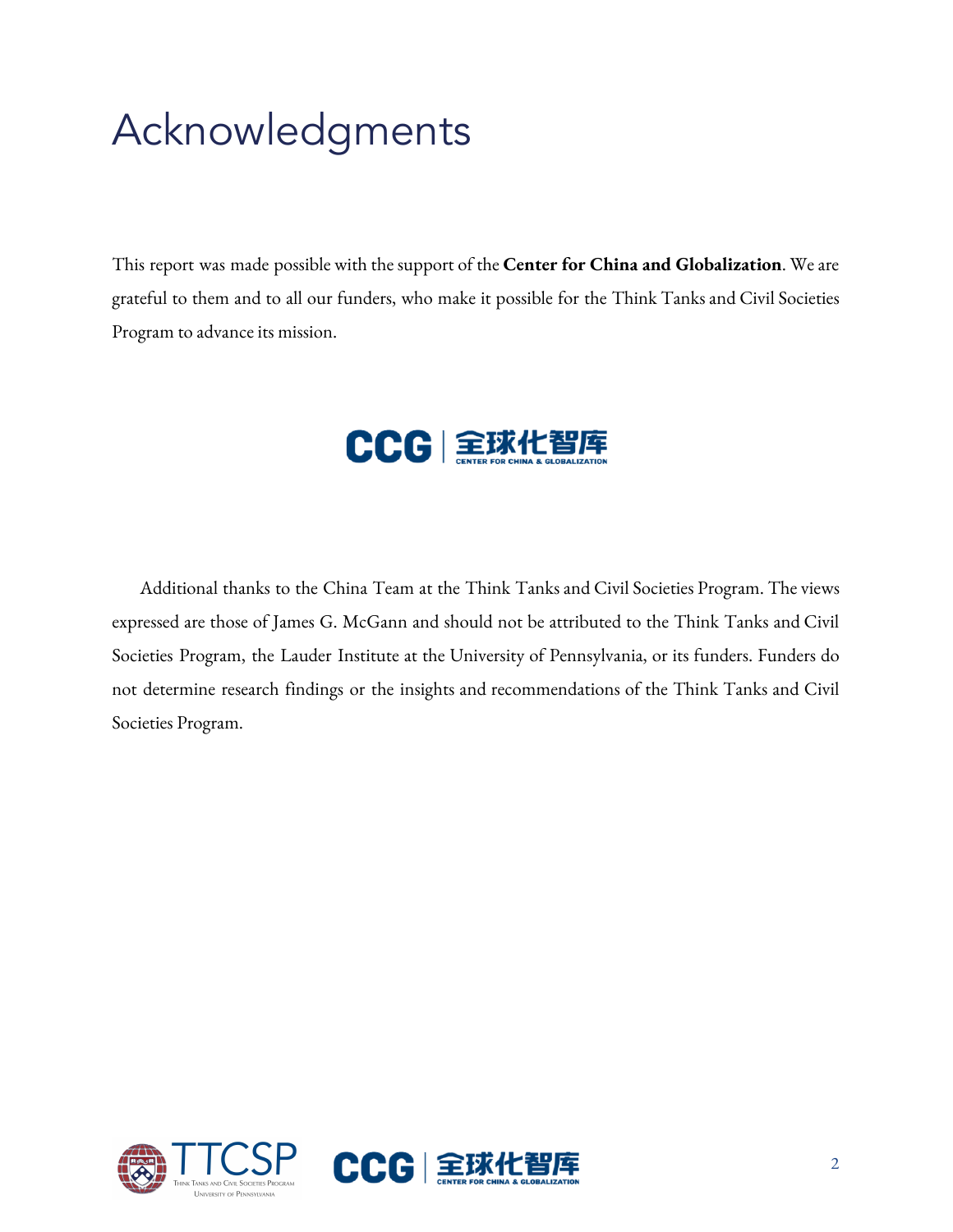### <span id="page-5-0"></span>Introduction

On June 16, 2016, the Center for China and Globalization joined its domestic and international partners to hold the 2016 China Think Tank Innovation Summit to explore new models and development paths of Chinese think tanks in the new era. The scholars and experts at the conference agreed that Chinese think tanks need to employ more innovation in academic study, talent cultivation and institutional operations to play a more significant role in policymaking and democracy building.

The summit was jointly hosted by CCG, the Think Tank and Civil Society Program (TTCSP) at the University of Pennsylvania, the Think Tank Study and Publishing Center at Guangming Daily, and the Institute of Development Studies at the Southwestern University of Finance and Economics. It was also supported by the Penn Wharton China Center and Think Tank: Theory & Practice Magazine run by Chinese Academy of Sciences.

A growing number of think tanks rose from the horizon since the Chinese government issued the Opinions on Strengthening the Construction of New Types of Think Tanks with Chinese Characteristics in 2015. They have been encouraged to play an important role in policymaking, and expected to take on new tasks, one of which is to provide innovative thoughts and policies as they are required for China to meet new challenges from rapidly changing situations both at home and abroad. Against such a backdrop, the summit was held as the first high-level conference in China focusing on the issue of think tank innovation. It created a platform for leading think tank experts, scholars and professionals as well as media reporters to exchange their experience and view on how to build new models of think tanks with Chinese characteristics.

### <span id="page-5-1"></span>Format

This Forum is conducted in a Roundtable Format with panels that are intended to frame the key issues and provide constructively provocative questions to stimulate the discussion that follows each Session. The Forum is conducted in accordance with the Chatham House Rule.



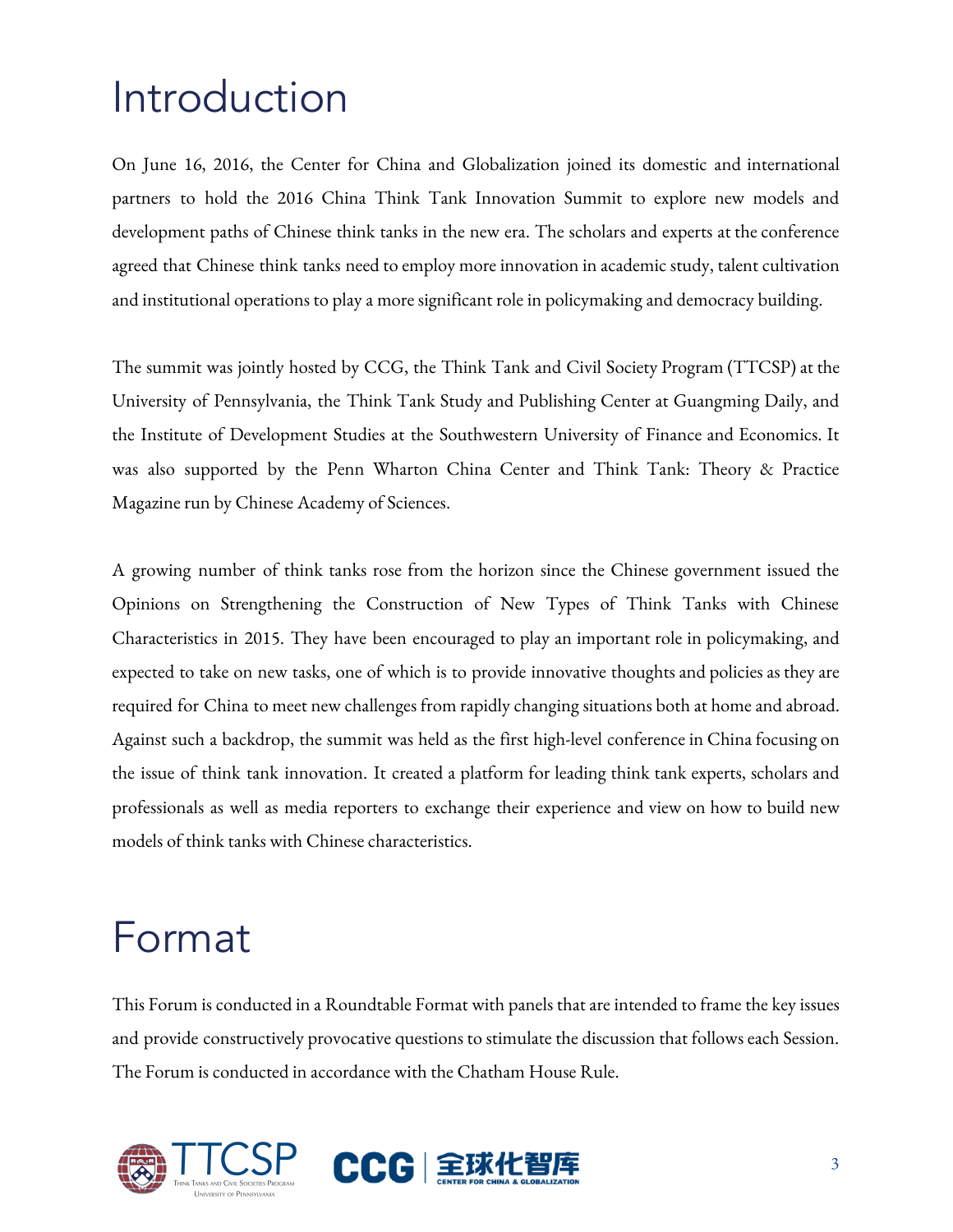### <span id="page-6-0"></span>Forum Agenda

#### **Registration Opening Session and Welcome Remarks**

Huiyao WANG, *President of the Center for China and Globalization (CCG)* James G. MCGANN, *Director of the Think Tanks and Civil Societies Program (TTCSP), University of Pennsylvania* Xiangjun LI, *Director of Think Tank Study and Publishing Center*

#### **Plenary Session One: Rebuilding Chinese Think Tanks – Innovation and Development**

#### *Panelists:*

Huiyao WANG, *President of the Center for China and Globalization (CCG)* Yutong LONG, *former Vice Minister of Commerce; Chairman of CCG's Strategic Advisory Board* Guoqiang LONG, *Vice President (Vice Minister) of the Development Research Center* Hongjun YU, *Vice Minister of CCCPC's International Department* Jianguo WEI, *Executive Deputy Director of China Center for International Economic Exchange and CCG's advisor*

#### **Plenary Session Two: Development of Chinese Think Tanks: An International Perspective**

#### *Panelists:*

James G. MCGANN, *Director of the Think Tanks and Civil Societies Program (TTCSP), University of Pennsylvania* Jose CHICOMA, *Director General of Ethos Public Policy Lab* Time SUMMERS, *Senior Research Fellow from Chatham House* Xiaoyang TANG*, Deputy Director of Tsinghua-Carnegie Global Policy Center* Xufeng ZHU*, Professor of the School of Public Policy and Management at Tsinghua University*

#### **Plenary Session Three: Think Tank Research, Theory Construction, and Innovation**

#### *Panelists*:

Jin FANG, *Deputy Secretary-General of China Development Research Foundation* Gang LI, *Deputy Director of China Think Tanks Research & Assessment Center at Nanjing University*

Guoqiang LI, *Deputy Director of Institute of Public Administration and Human Resources, Development Research Center of the State Council of the People's Republic of China*



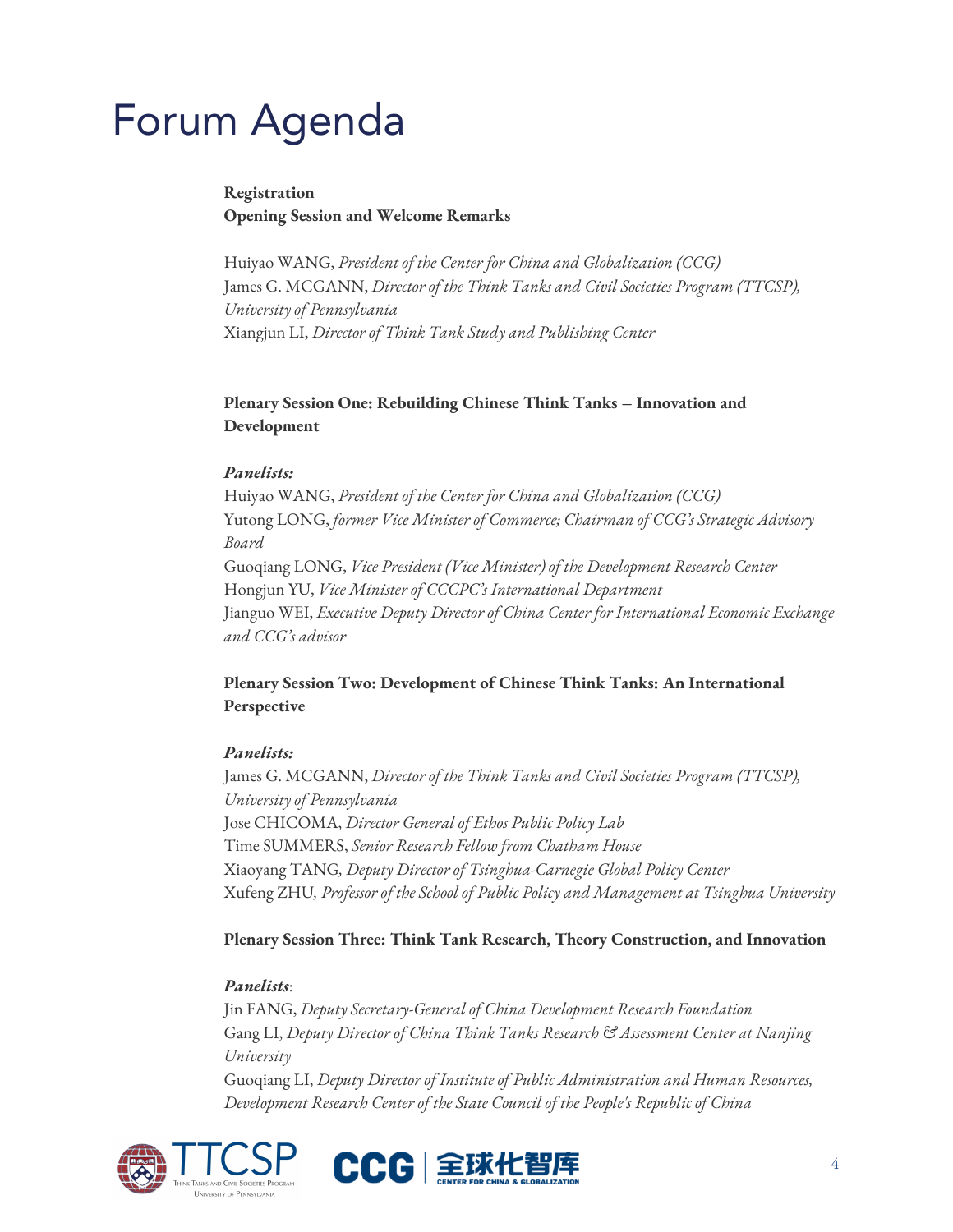Xiaoxi LI, *Deputy Director of Academic Committee of Beijing Normal University and Honorary Dean of Institute for Economic and Resource Management* Haibin HU, *Chief Editor of RDCY* Hongcai XU, *Director of Economic Studies Division, China Center for International Economic Exchanges (CCIEE)*

#### **Plenary Session Four: Innovation in Think Tank Operation Management and Talent Cultivation**

#### *Panelists:*

Lu MIAO, *CCG Secretary-General* Jianhui HUANG, *Director of Research Institute of China Minsheng Bank* Linbo JING, *Director of Evaluation Center of Chinese Social Science, Chinese Academy of Social Science* Jinshi LIU, *Deputy Director of Institute of Development Studies, Southwestern University of Finance and Economics* Mu YANG, *Executive Dean of Institute of Public Policy, South China University of Technology* Guobin ZHANG, *Secretary-General of The Chahar Institute*

#### **Plenary Session Five: New Media, Internet and Think Tank Innovation**

#### *Panelists:*

Simin WANG, *Deputy Director of Think Tank Research and Publishing Center of Guangming Daily; Chief Editor of Think Tank Column of Guangming Daily* Shenquan HE, *Deputy Managing Editor of Global Times* Xiwen LIU, *Vice Director of National Science Library; Chinese Academy of Sciences Chief Editor, Journal of Think Tank Theory and Practice* Kaili ZHOU, *Vice President at Cover Media; Secretary-General of Surface Think Tank* Xiangzhi ZHOU, *Deputy Director of State Governance and Public Policy Research Center, Hunan Academy of Social Sciences* Ming ZOU, *Chief Editor of Phoenix Net (IFENG.COM); Director of Phoenix International Think Tank*

#### **Closing Remarks**

James G. MCGANN, *Director of the Think Tanks and Civil Societies Program (TTCSP), University of Pennsylvania* Huiyao WANG, *President of the Center for China and Globalization (CCG)*



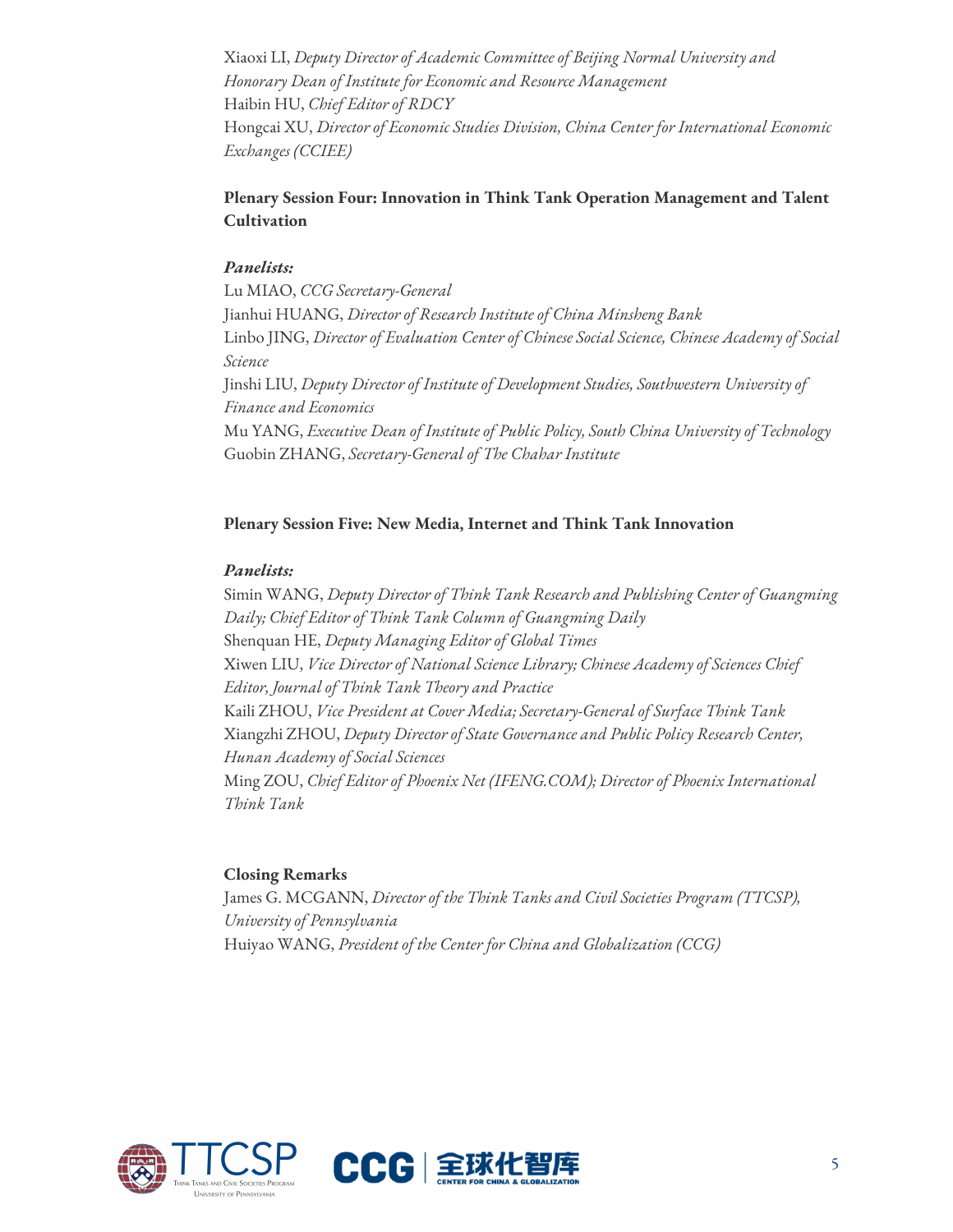## <span id="page-8-0"></span>Participating Institutions

Center for China and Globalization Chatham House China Center for International Economic Exchanges China Development Research Foundation China Minsheng Bank China Think Tanks Research & Assessment Center at Nanjing University Chinese Academy of Social Science Development Research Center Ethos Public Policy Lab Global Times Guangming Daily Hunan Academy of Social Sciences Institute for Economic and Resource Management, Beijing Normal University Institute of Development Studies, Southwestern University of Finance and Economics Institute of Public Administration and Human Resources, Development Research Center of the State Council of the People's Republic of China Institute of Public Policy, South China University of Technology Journal of Think Tank Theory and Practice National Science Library Phoenix International Think Tank RDCY School of Public Policy and Management at Tsinghua University Surface Think Tank The Chahar Institute Think Tank Study and Publishing Center Tsinghua-Carnegie Global Policy Center



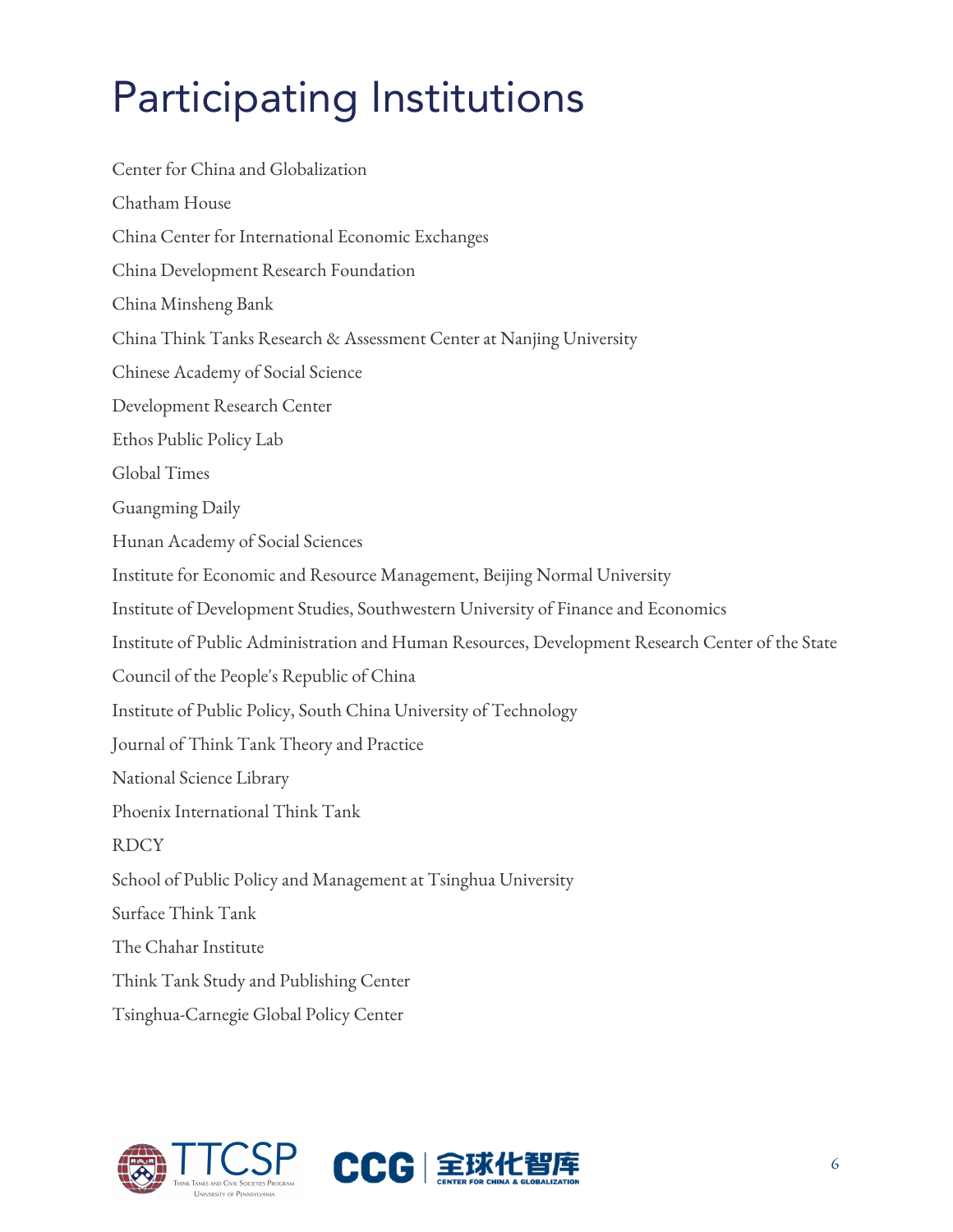### <span id="page-9-0"></span>Summit Partners

Think Tanks and Civil Societies Program (TTCSP), Lauder Institute, University of Pennsylvania (USA)



Center for China and Globalization (CCG) (China)





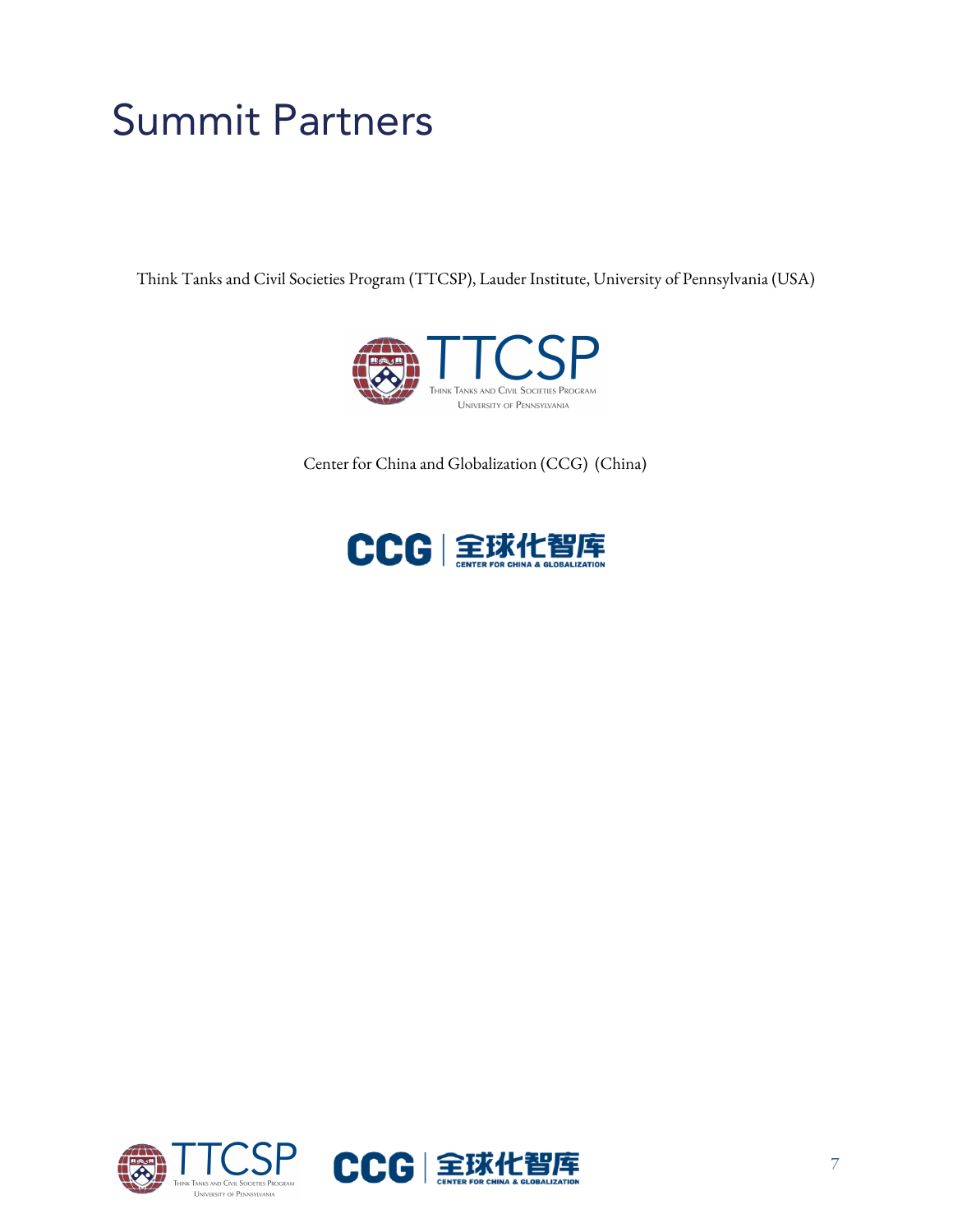### *Think Tanks & Civil Societies Program*

#### *The Lauder Institute*

*The University of Pennsylvania*

*"Helping to bridge the gap between knowledge and policy"*

Researching the trends and challenges facing

think tanks, policymakers and policy-oriented

civil society groups...

Sustaining, strengthening and building

capacity for think tanks around the world...

Maintaining the largest, most

comprehensive database of over

8,000 think tanks...

All requests, questions, and comments should be directed to:

**James G. McGann, Ph.D.** Senior Lecturer, International Studies Director Think Tanks and Civil Societies Program The Lauder Institute University of Pennsylvania



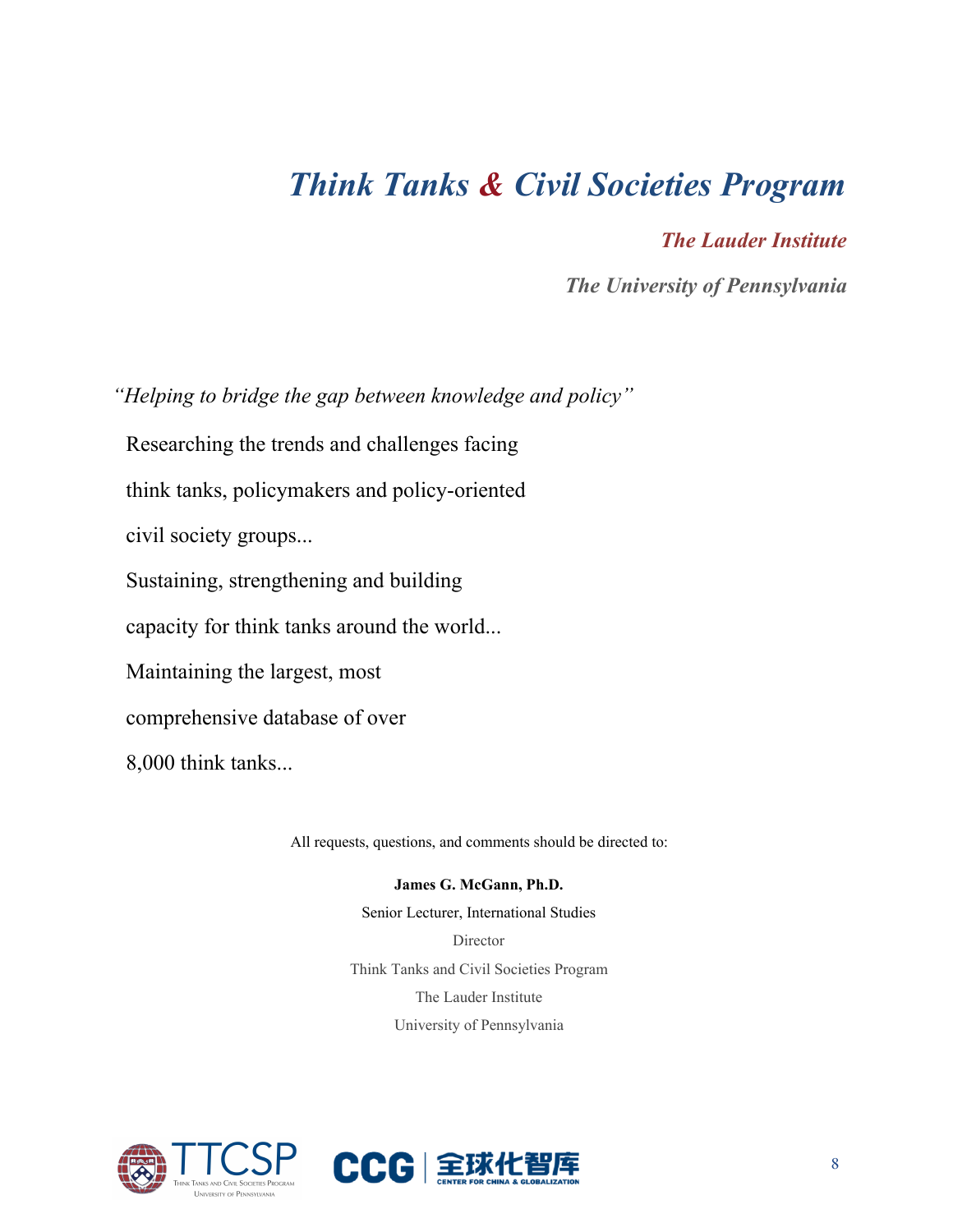

#### **The Think Tanks And Civil Societies Program (TTCSP)**

The Think Tanks and Civil Societies Program (TTCSP) of the Lauder Institute at the University of Pennsylvania conducts research on the role policy institutes play in governments and civil societies around the world. Often referred to as the "think tanks' think tank," TTCSP examines the evolving role and character of public policy research organizations. Over the last 30 years, TTCSP has developed and led a series of global initiatives that have helped bridge the gap between knowledge and policy in critical policy areas such as international peace and security, globalization and governance, international economics, environmental issues, information and society, poverty alleviation, and healthcare and global health. These international collaborative efforts are designed to establish regional and international networks of policy institutes and communities that improve policy making while strengthening democratic institutions and civil societies around the world. TTCSP works with leading scholars and practitioners from think tanks and universities in a variety of collaborative efforts and programs and produces the annual Global Go To Think Tank Index that ranks the world's leading think tanks in a variety of categories. This is achieved with the help of a panel of over 1,900 peer institutions and experts from the print and electronic media, academia, public and private donor institutions, and governments around the world. We have strong relationships with leading think tanks around the world, and our annual Think Tank Index is used by academics, journalists, donors and the public to locate and connect with the leading centers of public policy research around the world. Our goal is to increase the profile and performance of think tanks and raise the public awareness of the important role think tanks play in governments and civil societies around the globe. Since its inception in 1989, TTCSP has focused on collecting data and conducting research on think tank trends and the role think tanks play as civil society actors in the policy-making process. To date TTCSP has provided technical assistance and capacity building programs in 81 countries. We are now working to create regional and global networks of think tanks in an effort to facilitate collaboration and the production of a modest yet achievable set of global public goods. Our goal is to create lasting institutional and state-level partnerships by engaging and mobilizing think tanks that have demonstrated their ability to produce high